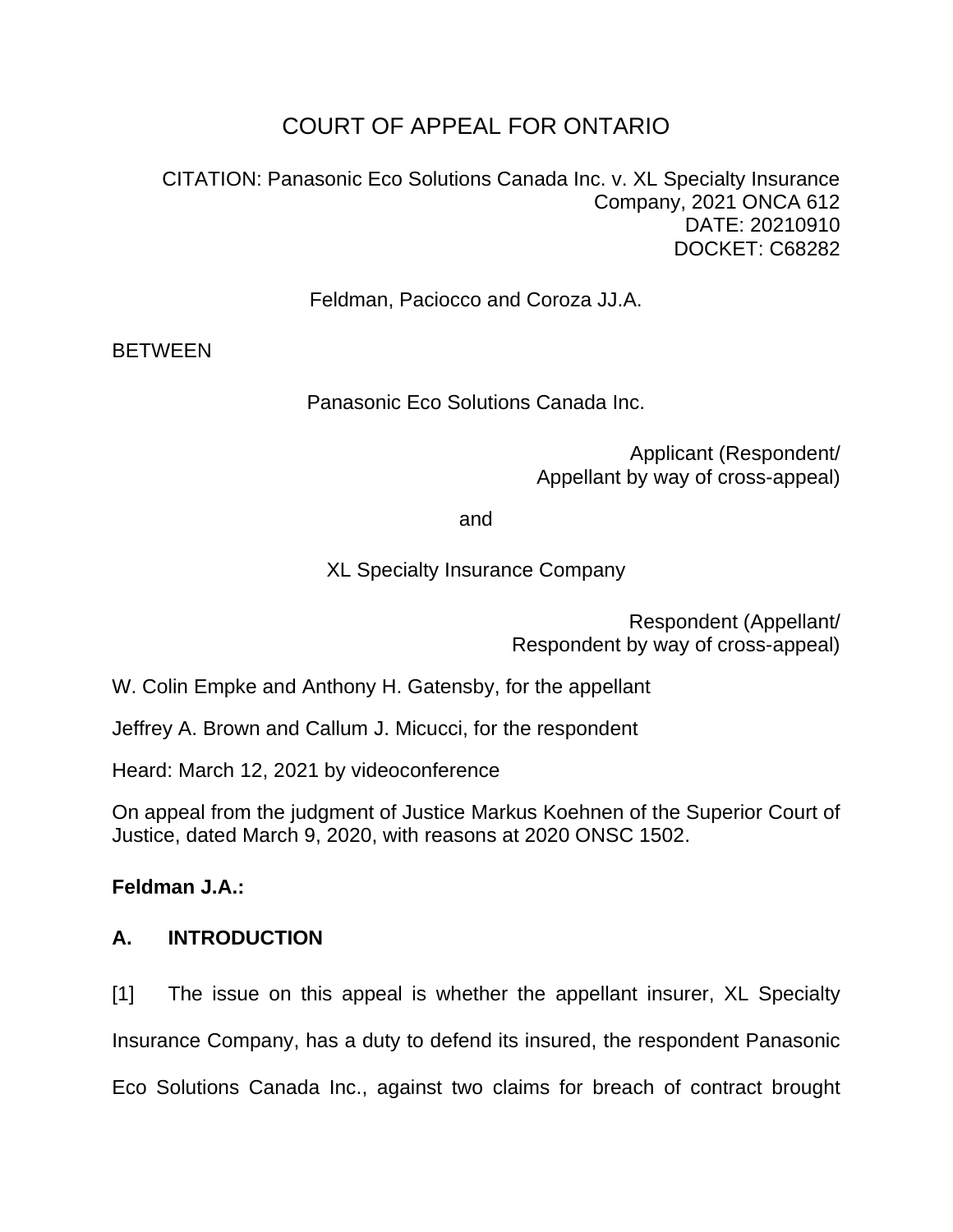against Panasonic by a group of companies collectively operating as Solar Flow-Through Fund ("Solar") in an arbitration proceeding. The insurance policy is a professional errors and omissions policy that excludes contractual liability claims unless the insured would have had the liability in the absence of the contract.

[2] The application judge held that XL has a duty to defend one of the claims but not the other. XL appealed and Panasonic cross-appealed.

[3] I would allow the appeal and dismiss the cross-appeal. XL has no duty to defend either claim.

# **B. BACKGROUND FACTS PLEADED BY SOLAR IN ITS ARBITRATION CLAIM**

[4] Panasonic entered into two agreements with Solar. The first was an Engineering, Procurement, and Construction Agreement (the "Engineering Agreement") that required Panasonic to procure, construct and install roofmounted solar electricity generating systems. Solar planned to sell the generated electricity through 20-year contracts it had entered into with Ontario's Independent Electricity System Operator (the "IESO"). The Engineering Agreement required Panasonic to achieve substantial completion by a guaranteed date. Panasonic failed to do so, resulting in the IESO cancelling seven of its contracts with Solar.

[5] In the arbitration claim, Solar pleaded that Panasonic failed to achieve substantial completion "in breach of its contractual obligations" and claimed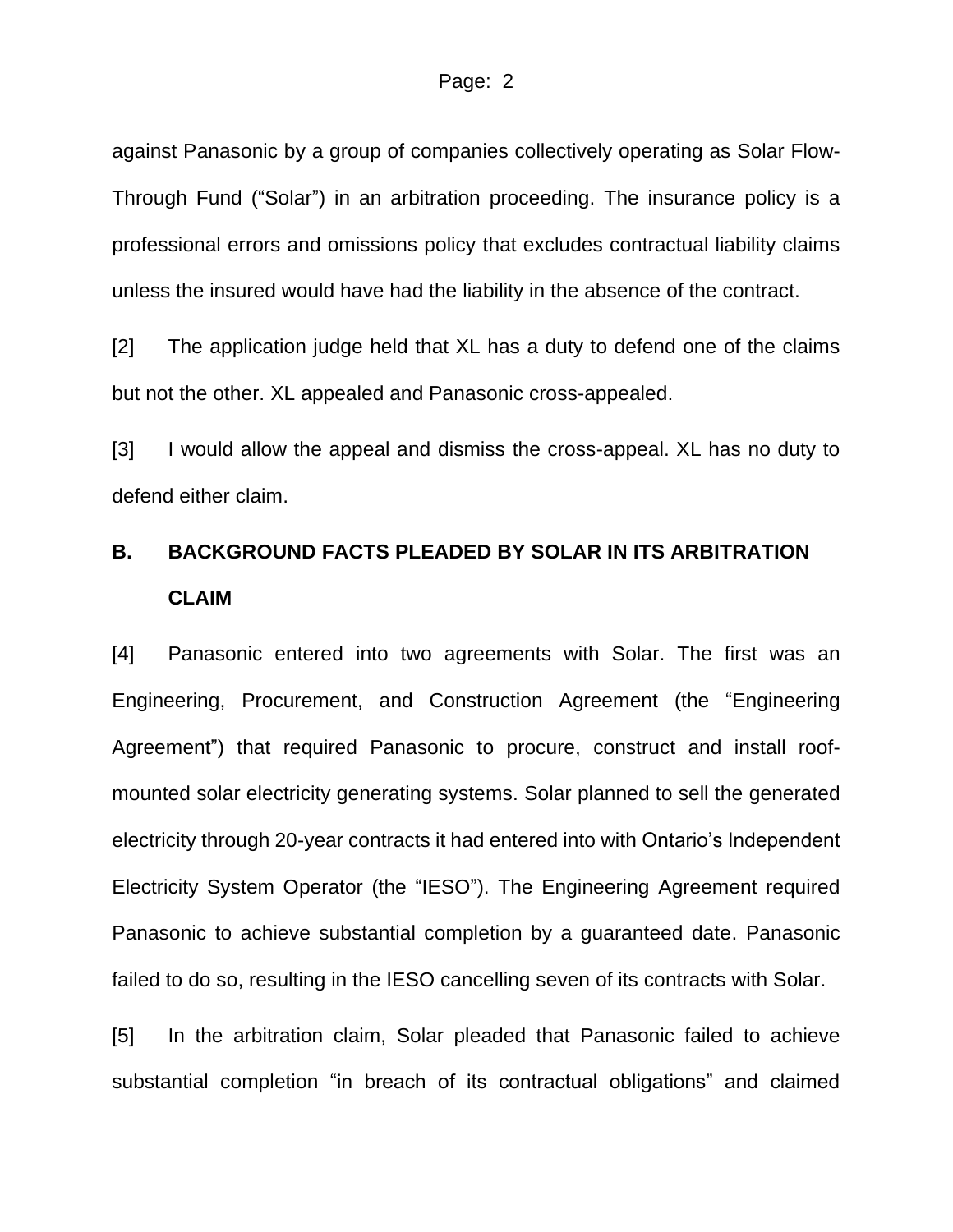liquidated damages of \$92,309.62, the sole remedy provided in the Engineering Agreement for a contractor's failure to reach substantial completion by the guaranteed date.

[6] Solar further pleaded that following the cancellation, the three parties – Panasonic, Solar and the IESO – entered into negotiations that resulted in the IESO reinstating two of the seven cancelled contracts with Solar, and re-issuing the remaining five contracts, but to Panasonic.

[7] The re-issued contracts were part of an agreement between Solar and Panasonic, referred to as the Proceeds Agreement, although it was never finalized or signed. According to that agreement, Solar would provide its expertise for the five contracts that had been re-issued to Panasonic, and in exchange, Panasonic would pay Solar a portion of the proceeds from its sale of the projects. Solar anticipated that it would recover, at a minimum, its sunk costs of \$1,300,000 on the re-issued contracts with the IESO.

[8] In the arbitration claim on the Proceeds Agreement, Solar claimed damages for breach of contract, or in the alternative for negligent misrepresentation, or in the further alternative, for unjust enrichment. The negligent misrepresentation claim was based on Panasonic's ongoing representations to Solar, in order to obtain its assistance with the re-issued projects, that it would pay Solar in accordance with the Proceeds Agreement, but Panasonic then failed to pay. The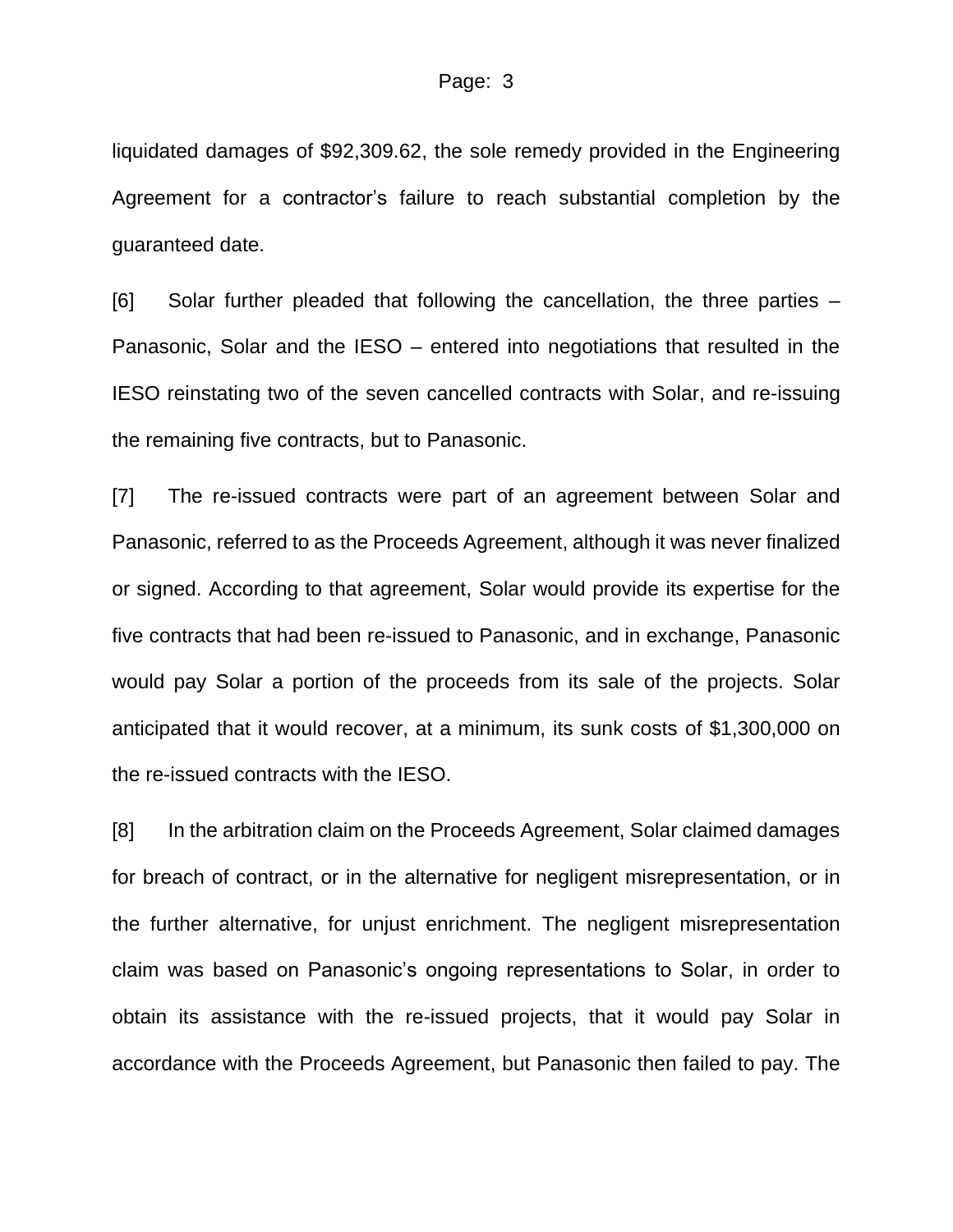unjust enrichment claim was based on Panasonic enriching itself at Solar's expense by retaining the full benefit of the sold re-issued projects and depriving Solar of compensation for its assistance.

#### **C. FINDINGS OF THE APPLICATION JUDGE**

[9] The application judge noted that Panasonic had already received invoices from its defence counsel on the arbitration for \$492,965.25, that the arbitration was continuing and that the defence costs were continuing to increase.

[10] The XL policy insuring Panasonic is an errors and omissions policy, formally named a Professional and Contractor's Pollution Legal Liability Policy. The policy covers monetary judgments that Panasonic becomes legally obligated to pay because of a claim "resulting from an act, error or omission in Professional Services". XL agreed that Solar's claim arises from the delivery of professional services.

[11] Under the policy, XL has a duty to defend any claim against Panasonic "to which this insurance applies" regardless of the merits of the claim. Whether the insurance applies depends on the interpretation of the following exclusion and exception to the exclusion clause:

> This Policy does not apply to any Claim … arising from the Insured's:

1. assumption of liability in a contract or agreement; or

2. breach of contract or agreement.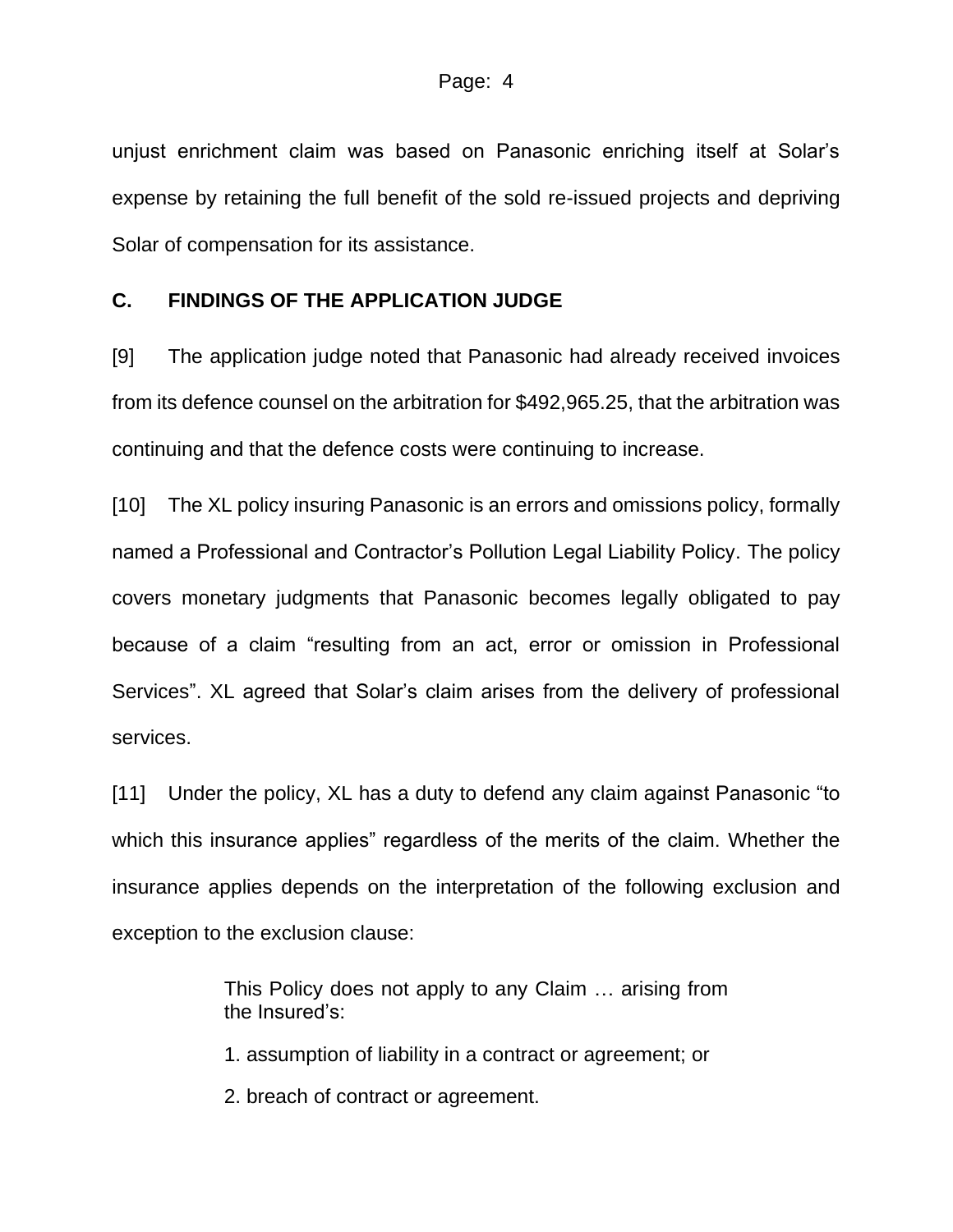This exclusion does not apply to: (i) liability that the Insured would have in the absence of the contract or agreement…

[12] The application judge referred to the four principles applicable to an insurer's

duty to defend set out by the Supreme Court of Canada in *Monenco Ltd. v.* 

*Commonwealth Insurance Co.*, 2001 SCC 49, [2001] 2 S.C.R. 699, at paras. 28,

33. He summarized these principles as follows:

(a) The duty to defend is distinct from, and broader than, the duty to indemnify. There may be a duty to defend even if the insurer may not ultimately be required to indemnify the insured.

(b) The court assumes that the pleaded facts are true.

(c) The court applies the pleaded facts to the policy wording.

(d) The duty to defend arises if the underlying complaint alleges any facts that might fall within coverage under the policy.

[13] The application judge also referred to the principle that where the pleadings

are imprecise, "the insurer's obligation to defend will be triggered where, on a

reasonable reading of the pleadings, a claim within coverage can be inferred":

*Monenco*, at para. 31.

#### **(1) The Claim under the Engineering Agreement**

[14] In its claim for liquidated damages under the Engineering Agreement, Solar

relied on Article 13 of the Agreement which the application judge quoted in part: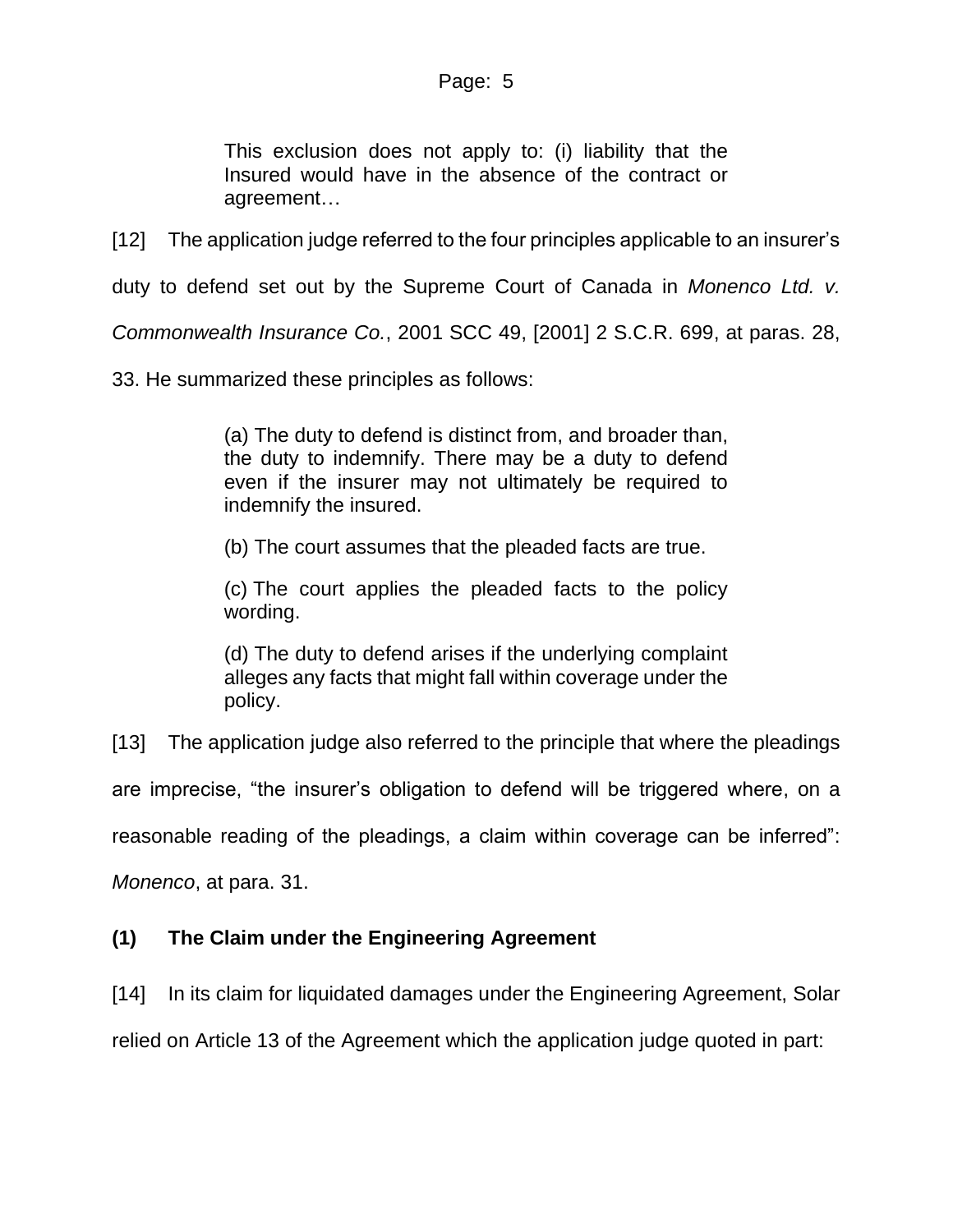#### Page: 6

[I]f a system has not reached Substantial Completion by the Guaranteed Substantial Completion date solely due to Contractor's acts or omissions, Owner shall be entitled to receive as daily liquidated damages from Contractor…

[15] XL argued to the application judge that it had no duty to defend because Solar's claim for liquidated damages arose out of Panasonic's breach of contract in failing to achieve substantial completion by the guaranteed date in accordance with its contractual obligation, and was therefore excluded by the exclusion clause.

[16] The application judge rejected this argument. He reasoned that Solar's claim for liquidated damages arises out of Panasonic's "acts or omissions" in failing to meet the guaranteed date, and Panasonic's delay could have been caused by its negligence, in which case Solar's claims could fall within coverage. It depended on the cause of the delay. Further, the fact that Solar did not plead negligence did not undermine the analysis as long as it pleaded facts that were capable of supporting the tort of negligence: *Non-Marine Underwriters, Lloyd's of London v. Scalera*, 2000 SCC 24, [2000] 1 S.C.R. 551, at para. 83.

[17] The application judge was unable to determine on the record before him whether the damages Solar sought were attributable to negligence by Panasonic or to circumstances beyond Panasonic's control. He presumed that this may be one of the issues in the underlying arbitration. The application judge noted, as an aside, that if it turned out that the delay was due to deliberate acts or omissions by Panasonic, as opposed to negligence, then there would be no coverage.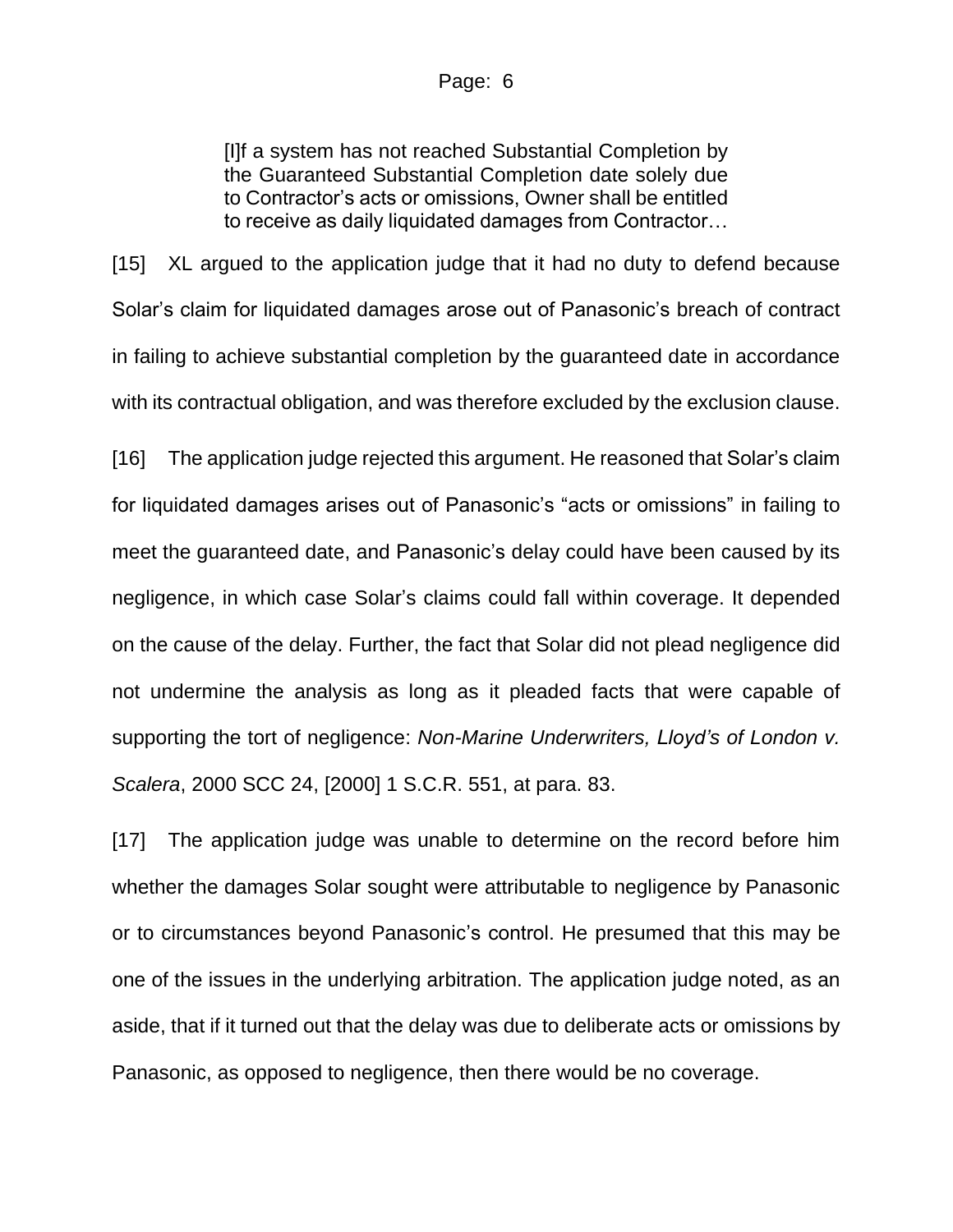#### Page: 7

#### **(2) The Claim under the Proceeds Agreement**

[18] In its Notice of Arbitration against Panasonic, Solar pleaded that Panasonic's failure to pay Solar's share of the sale proceeds from the reissued projects was "tactical and meant to sidestep its obligations to pay [Solar] anything for its work under the Proceeds Agreement."

[19] The application judge concluded that Panasonic's liability under the Proceeds Agreement was in effect a debt claim that arose under the contract and could not come within the exception to the exclusion. He also rejected the efficacy of the negligent misrepresentation and unjust enrichment claims. The negligent misrepresentation claim was based on representations by Panasonic that it would pay under the agreement, and was therefore based solely on Panasonic's breach of the Proceeds Agreement by failing to make payments under it. The application judge further found that the unjust enrichment claim is excluded under the policy because the policy does not cover claims for equitable remedies.

#### **D. ISSUES ON THE APPEAL AND THE CROSS-APPEAL**

[20] The question on the appeal and cross-appeal is the proper interpretation of the XL policy and its potential application to the arbitration claim, triggering the duty to defend. To answer that question, the following are the issues to be addressed:

1) The standard of review;

2) Principles of interpretation and application of insurance policies;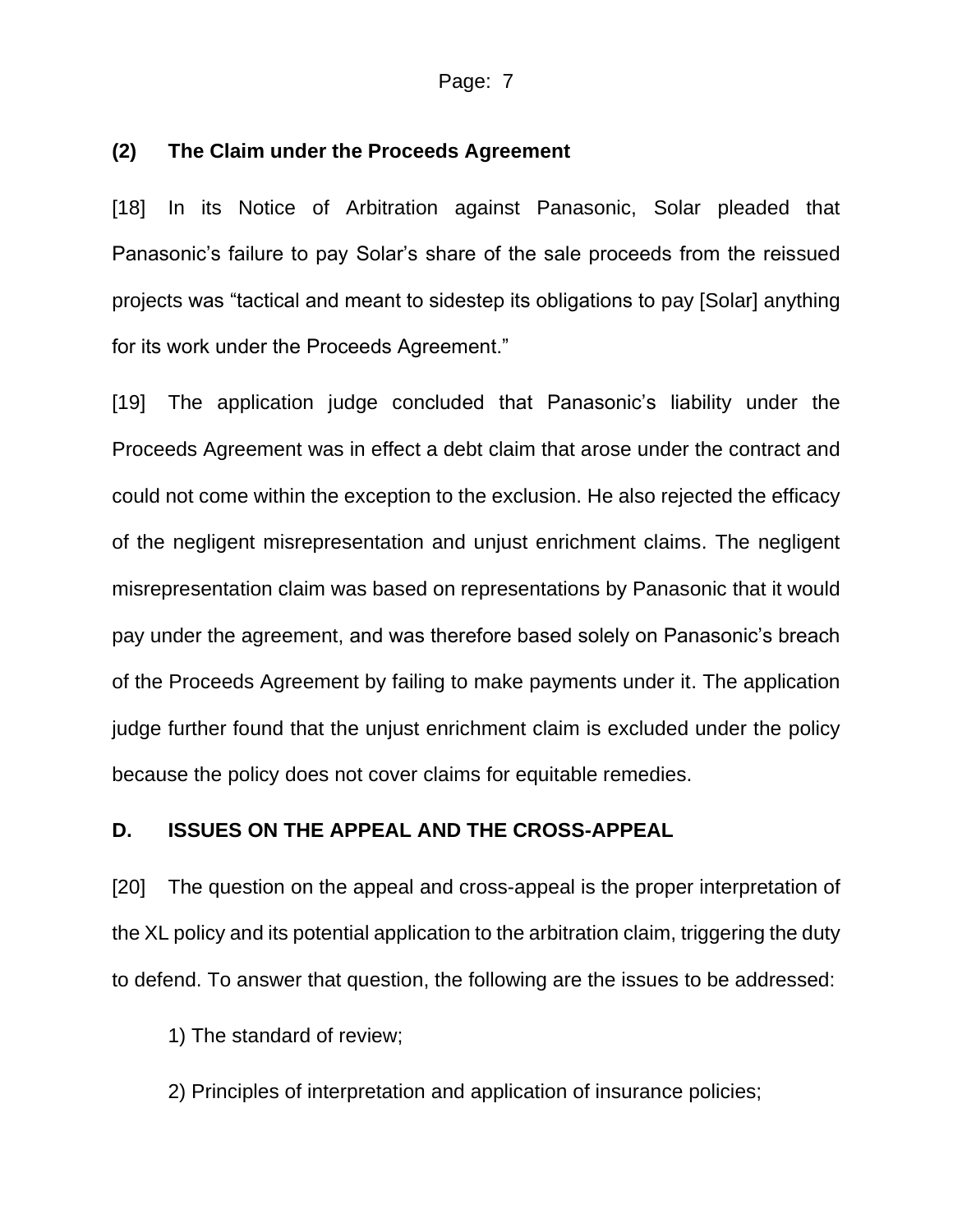3) The proper interpretation of the exclusion clause;

4) Does Solar's claim under the Engineering Agreement give rise to a duty

on XL to defend the claim?

5) Does Solar's claim under the Proceeds Agreement give rise to a duty on XL to defend the claim?

### **E. ANALYSIS**

### **(1) The Standard of Review**

[21] Both parties agree that the appeal involves the interpretation of a standard form policy of insurance. As a result, in accordance with the decision of the Supreme Court of Canada in *Ledcor Construction Ltd. v. Northbridge Indemnity Insurance Co.,* 2016 SCC 37, [2016] 2 S.C.R. 23, the standard of review to be applied by this court is correctness. The court summarized the principle at para. 4:

> 4 In my opinion, the appropriate standard of review in this case is correctness. Where, like here, the appeal involves the interpretation of a standard form contract, the interpretation at issue is of precedential value, and there is no meaningful factual matrix that is specific to the particular parties to assist the interpretation process, this interpretation is better characterized as a question of law subject to correctness review.

### **(2) Principles of Interpretation and Application of Insurance Policies**

[22] The first substantive issue is the principles governing the duty of an insurer to defend claims brought against the insured. In *Monenco*, the Supreme Court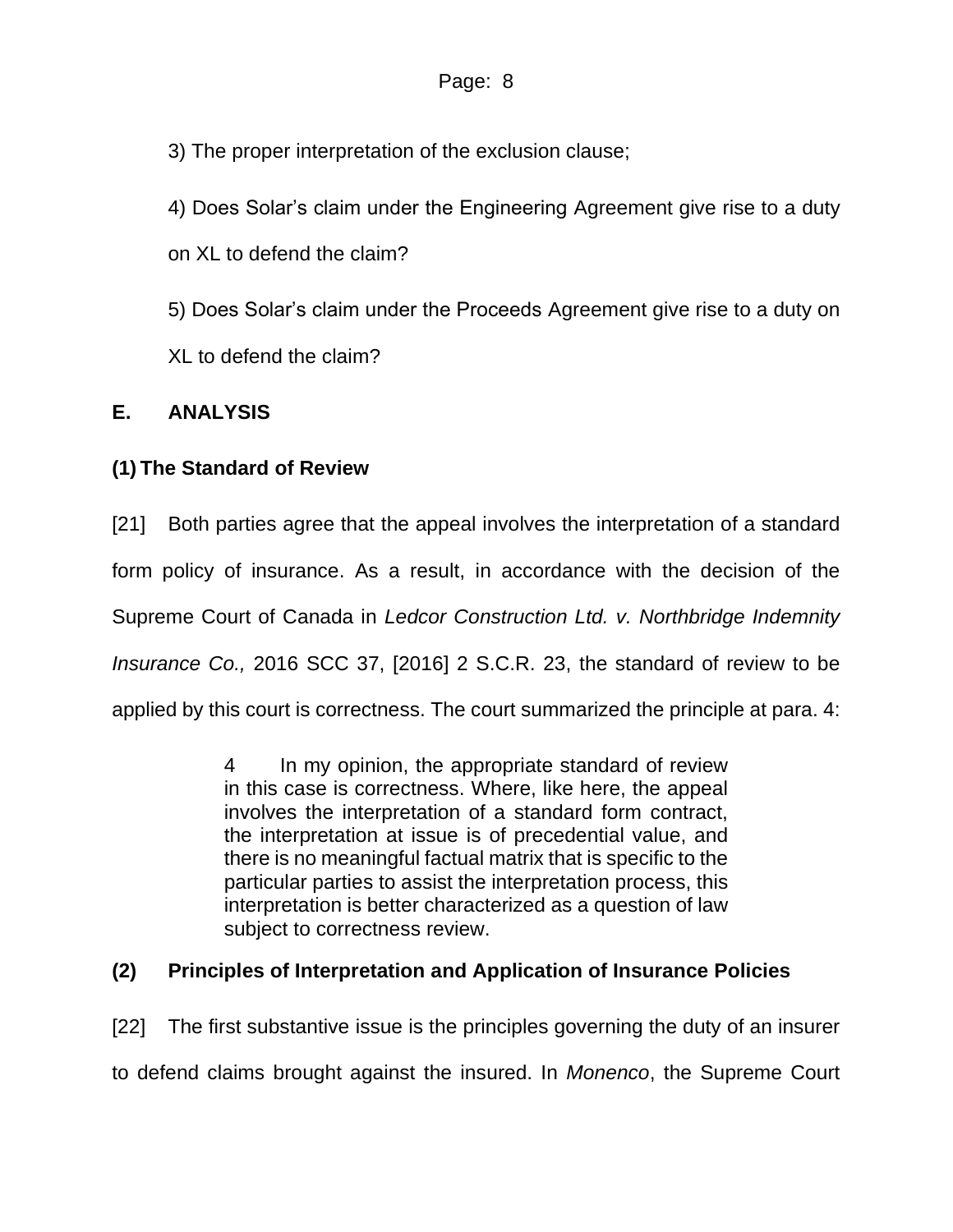reviewed and restated the principles that govern the duty to defend. The first is the rule that the pleading by the claimant against the insured is what triggers the duty to defend. If the facts alleged in the pleading would, if true, require the insurer to indemnify, then the insurer has the duty to defend. The duty to defend is therefore broader than the duty to indemnify because it is triggered by the mere possibility of coverage: *Monenco*, at paras. 28-29. In addition, the pleadings themselves are to be interpreted broadly, with any doubt to be resolved in favour of the insured: *Monenco*, at para. 31. In that regard, where the claim alleges facts that might fall within coverage, the duty arises: *Monenco*, at para. 33. The required analysis is to determine the substance of the claim rather than merely the legal label chosen by the claimant.

[23] The Supreme Court reviewed and summarized the general principles of policy interpretation that had been set out in previous Supreme Court case law<sup>1</sup> in its decision in *Progressive Homes Ltd. v. Lombard General Insurance Co. of Canada*, 2010 SCC 33, [2010] 2 S.C.R. 245, at paras. 22-24:

> 22 The primary interpretive principle is that when the language of the policy is unambiguous, the court should give effect to clear language, reading the contract as a whole.

<sup>1</sup> *Co-operators Life Insurance Co. v. Gibbens*, 2009 SCC 59, [2009] 3 S.C.R. 605, at paras. 20-28; *Jesuit Fathers of Upper Canada v. Guardian Insurance Co. of Canada*, 2006 SCC 21, [2006] 1 S.C.R. 744, at paras. 27-30; *Scalera*, at paras. 67-71; *Brissette Estate v. Westbury Life Insurance Co.*, [1992] 3 S.C.R. 87, at pp. 92-93; and *Consolidated-Bathurst Export Ltd. v. Mutual Boiler & Machinery Insurance Co.* (1979), [1980] 1 S.C.R. 888, at pp. 899-902.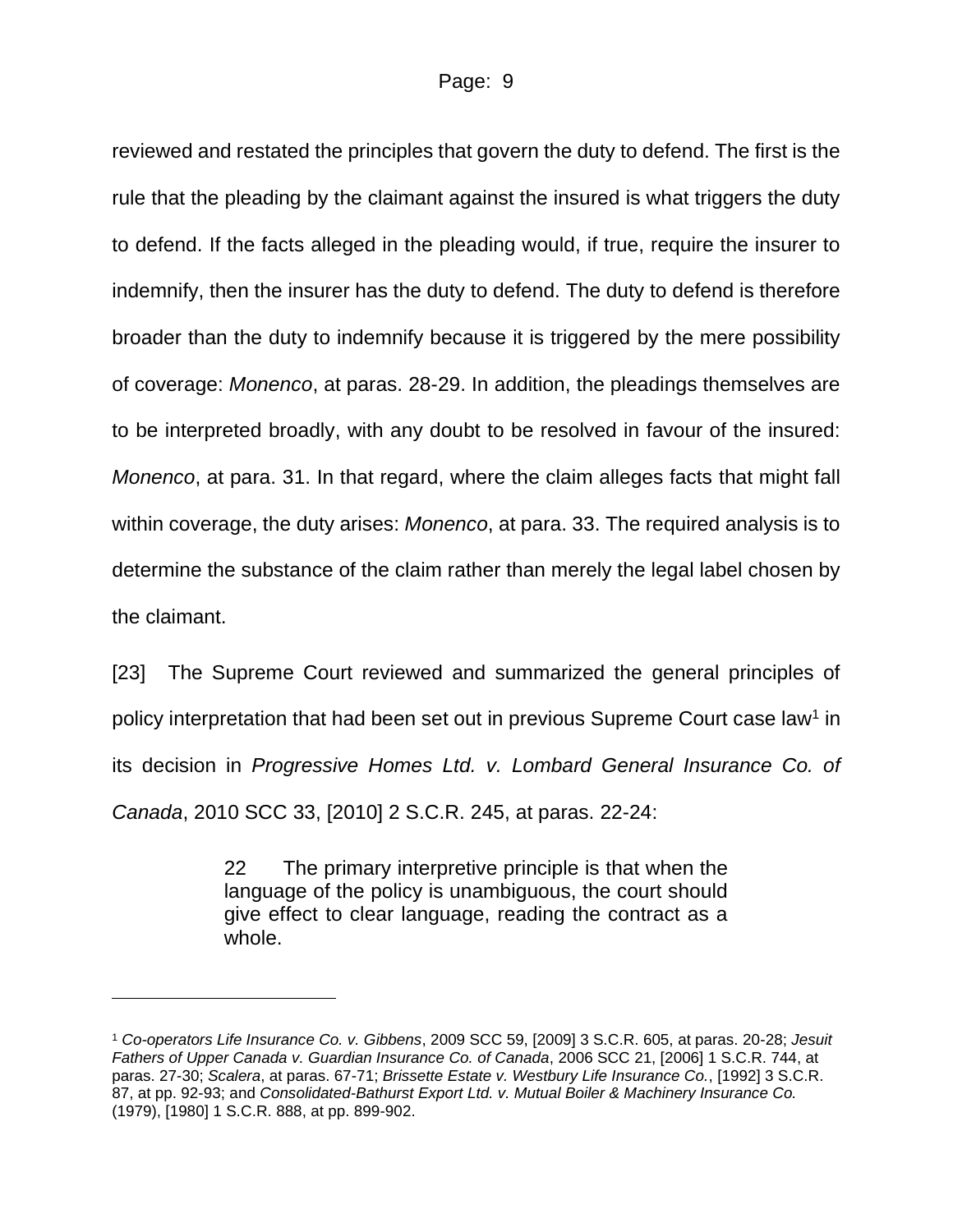23 Where the language of the insurance policy is ambiguous, the courts rely on general rules of contract construction. For example, courts should prefer interpretations that are consistent with the reasonable expectations of the parties, so long as such an interpretation can be supported by the text of the policy. Courts should avoid interpretations that would give rise to an unrealistic result or that would not have been in the contemplation of the parties at the time the policy was concluded. Courts should also strive to ensure that similar insurance policies are construed consistently. These rules of construction are applied to resolve ambiguity. They do not operate to create ambiguity where there is none in the first place.

24 When these rules of construction fail to resolve the ambiguity, courts will construe the policy contra proferentem — against the insurer. One corollary of the contra proferentem rule is that coverage provisions are interpreted broadly, and exclusion clauses narrowly. [Citations omitted.]

### **(3) The Proper Interpretation of the Exclusion Clause**

[24] The policy begins with the coverage clauses and the duty to defend. Clause

I.A.1 is the coverage clause that provides that XL "will pay on behalf of the Insured

for Professional Loss which the Insured becomes legally obligated to pay because

of a Claim resulting from an act, error or omission in Professional Services".

[25] The following are definitions of some of the terms referred to in the coverage

clause:

Professional Services: Value Engineering, Field Changes to Design, Design/Build or Design performed by or on behalf of the Named Insured, and project or construction management services in connection with Contracting Services;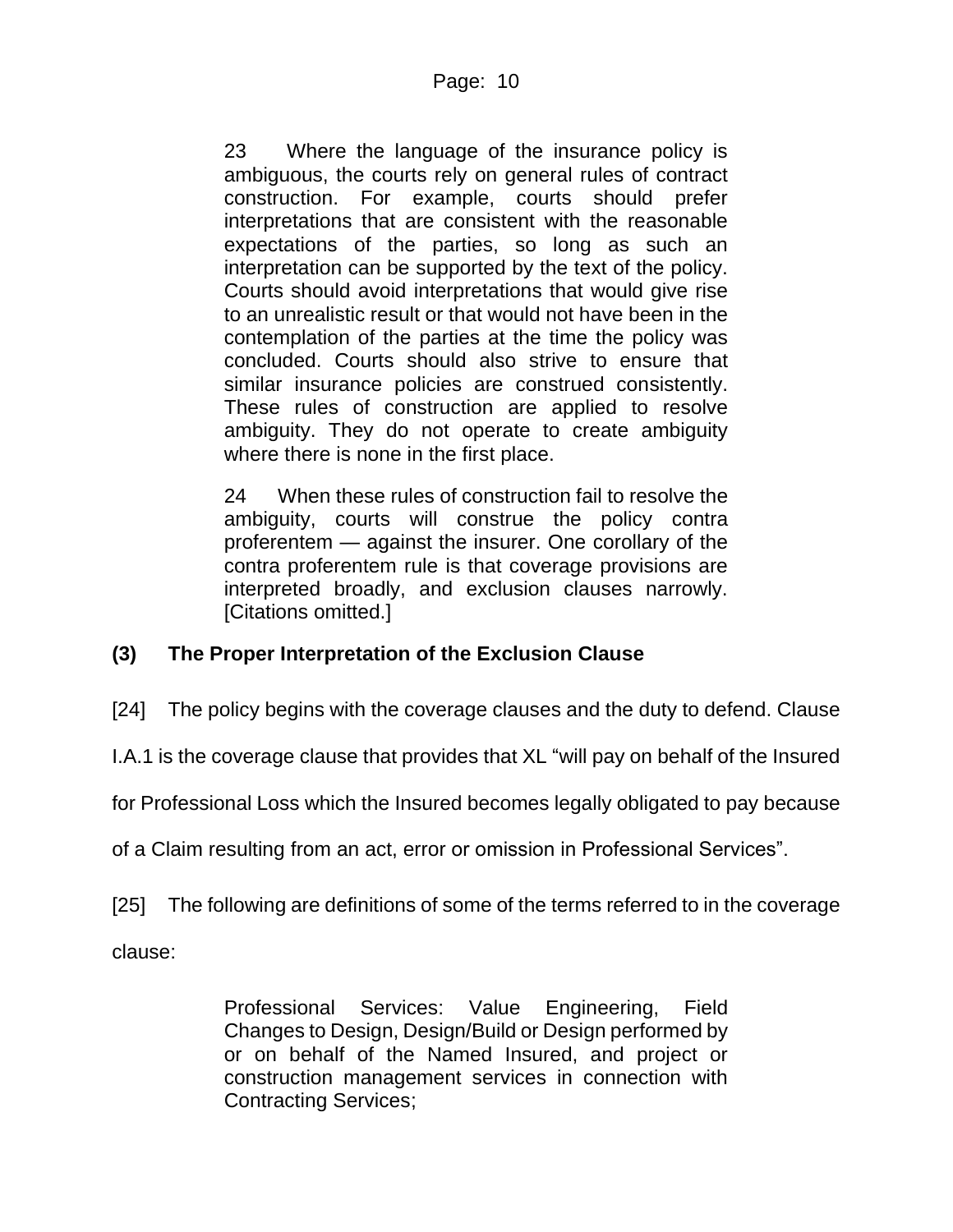#### Page: 11

Contracting Services: Installation, maintenance, and repair of solar power arrays, commercial/residential battery storage, operation and maintenance services;

Professional Loss: a monetary judgment, award or settlement of compensatory damages…

[26] Under Clause VII.C, XL "has the right and the duty to defend any Claim against the Insured seeking Professional Loss or Pollution Loss to which this insurance applies, including the right to select counsel, even if any of the allegations are groundless, false or fraudulent." In accordance with the case-law, XL has the duty to defend any claim if there is a possibility that there is coverage for it under the policy.

[27] The policy contains a number of exclusions. The issue on the appeal is whether the contractual liability exclusion in Section IV, including the exception to the exclusion, applies. The clause provides:

> This Policy does not apply to any Claim, Professional Loss…

### **B. Contractual Liability**

arising from the Insured's:

- 1. assumption of liability in a contract or agreement; or
- 2. breach of contract or agreement.

This exclusion does not apply to: (i) liability that the Insured would have in the absence of the contract or agreement…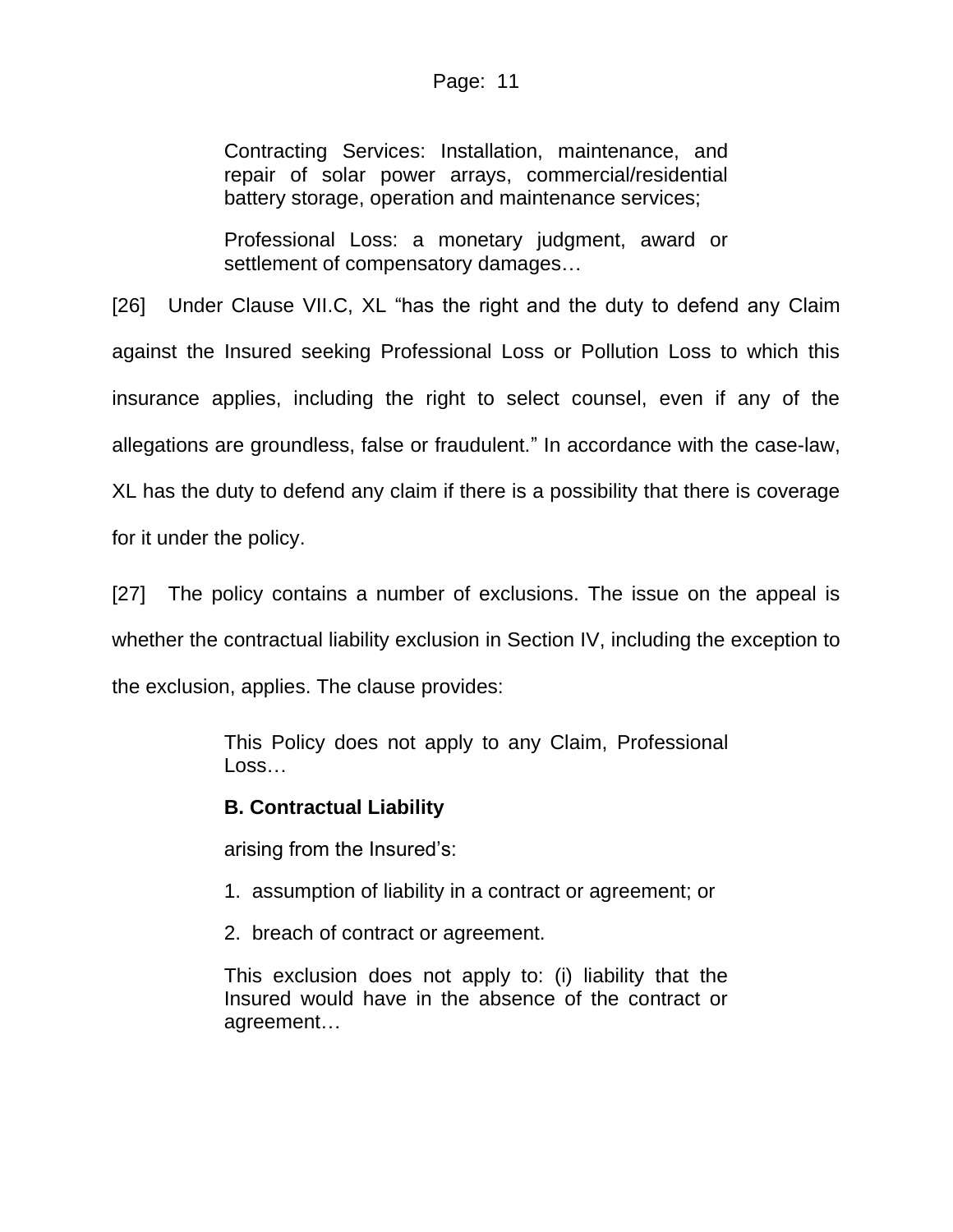[28] Applying the principles of interpretation from *Progressive Homes*, the first question for the court is whether this exclusion clause is ambiguous. If it is not, then the court is to give effect to the clear language, reading the contract as a whole. The clause contains both an exclusion and an exception to the exclusion. They form part of a whole clause and must be read together.

[29] Looking at the contractual exclusion first, I see no ambiguity. The policy does not cover a claim that arises from an insured's assumption of liability in a contract or from an insured's breach of contract. Panasonic argues that the meaning and effect of this exclusion, read literally, is to nullify the coverage under the policy, because the insured always provides its professional services under a contract, as it did here.

[30] This was the holding by the United States Court of Appeals for the Seventh Circuit in *Crum & Forster Specialty Insurance Company v. DVO, Inc.*, 939 F. (3d) 852 (7th Cir. Ct. App. 2019), where the court considered a similarly worded exclusion and concluded that it was so broad as to render coverage under the policy illusory. However, in that case, unlike in the XL policy, the insurance policy did not contain an exception to the exclusion. If there had been no exception to the contractual liability exclusion in the XL policy, then in accordance with *Cabell v. The Personal Insurance Company*, 2011 ONCA 105, 104 O.R. (3d) 709, if the exclusion rendered the coverage nugatory, the court may not give it any effect as it would not be within the reasonable expectation of the parties.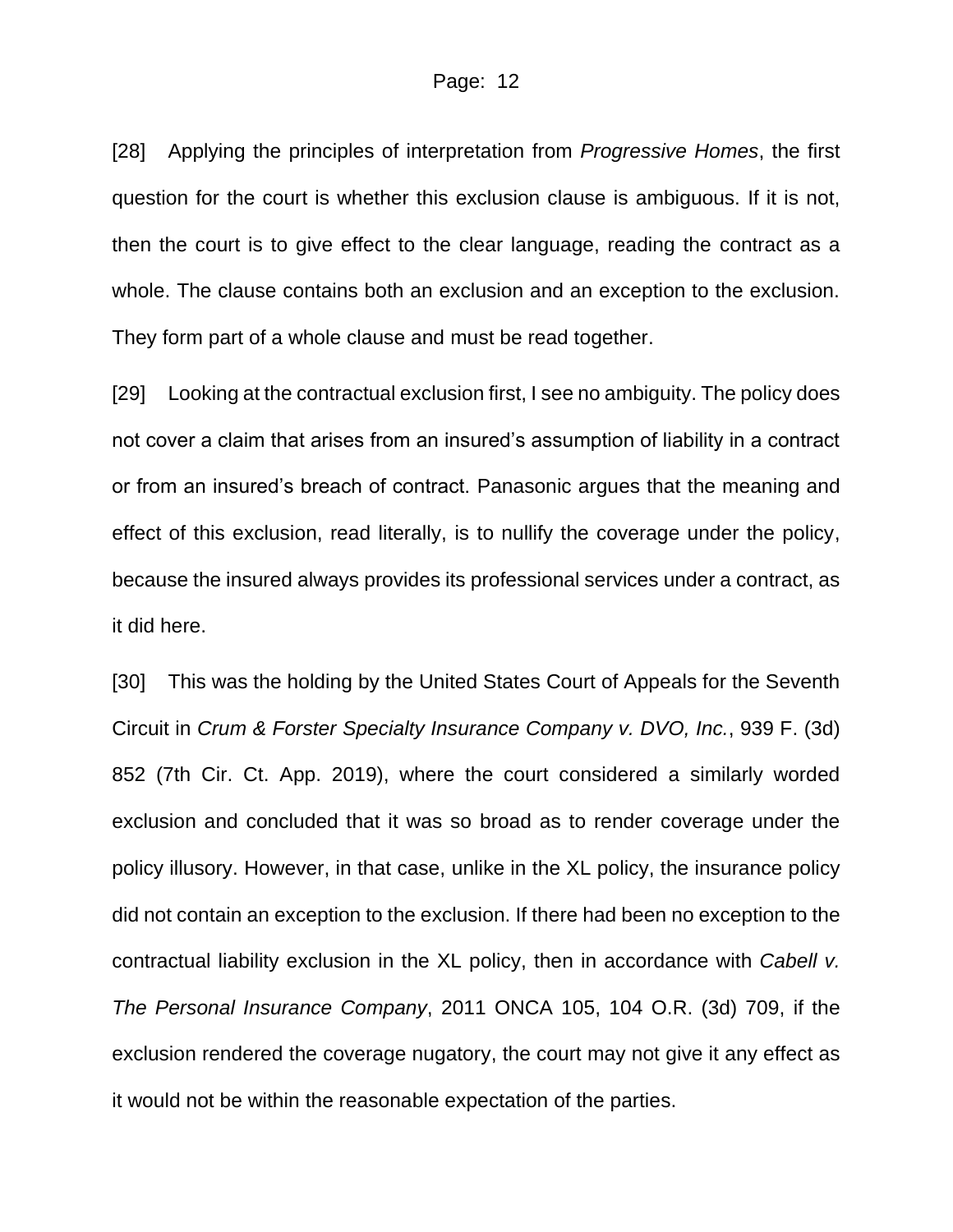[31] The next issue, therefore, is to determine the meaning and effect of the exception. The first question is whether the wording of the exception is also unambiguous. It excepts from the exclusion "liability that the insured would have in the absence of the contract or agreement". In my view, read literally, the exception is ambiguous, because the insured would have no relationship with the claimant if there had been no contract or agreement between them under which the insured provided the professional services to the claimant. If they had no contractual relationship, no services would be performed, and there would be nothing to insure. That is clearly not what was intended.

[32] Given that ambiguity, the court then applies the principles of contractual interpretation summarized in *Progressive Homes* to interpret the exception. Those principles direct the court to give the words the interpretation that accords with the reasonable expectations of the parties, and that provide a realistic result that is consistent with the interpretation given to similar policies.<sup>2</sup>

[33] Applying those principles, the meaning of the exception becomes clear. The policy continues to cover professional losses caused by the insured in performing its professional functions in its relationship with the claimant that arise in law, regardless of the terms of their contract. As the insurer XL submits, these would

<sup>&</sup>lt;sup>2</sup> No case was brought to the court's attention where the same or a similar contractual liability exclusion and exception clause had been interpreted by a court.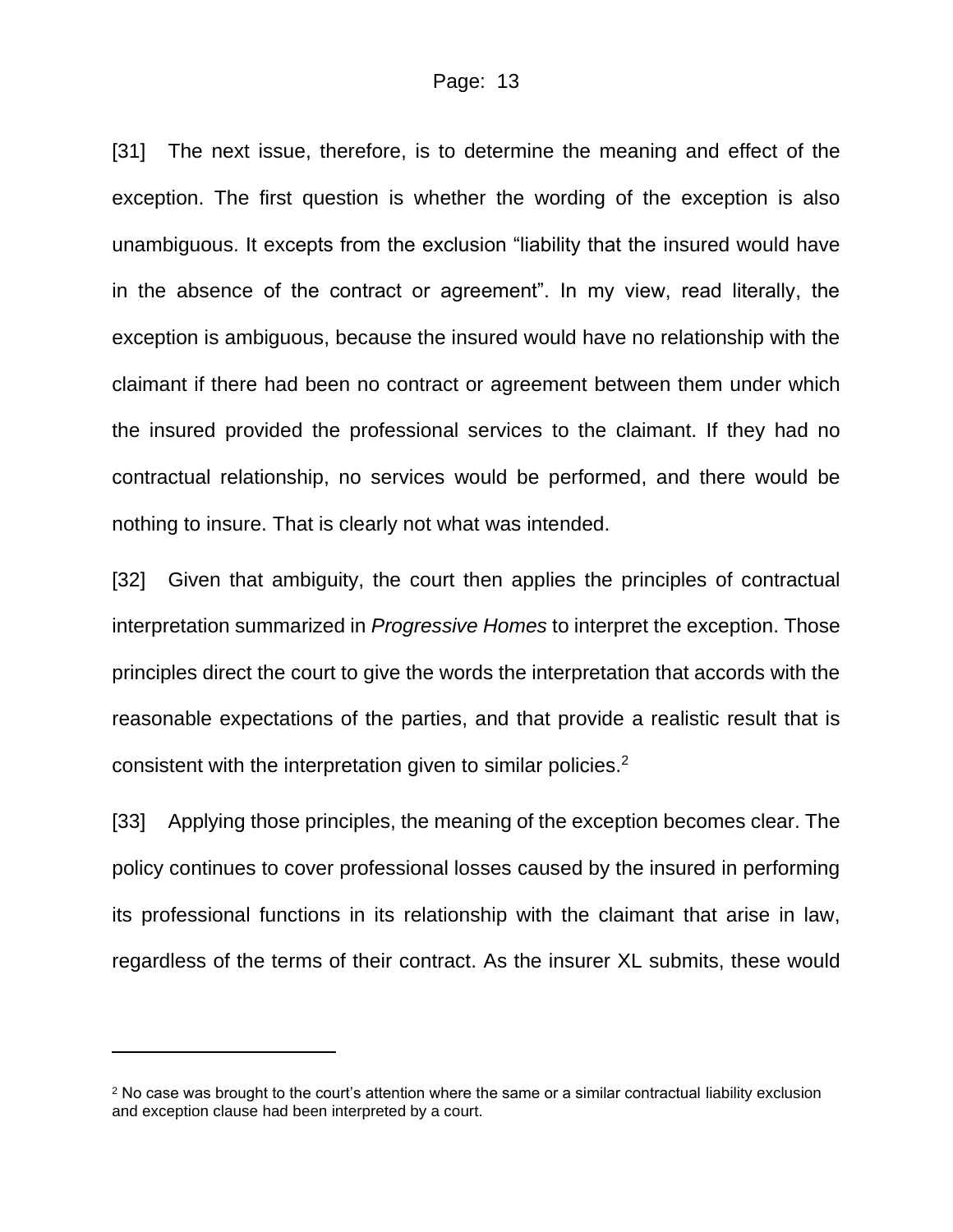include liability for losses that third parties may suffer as a result of an insured's negligence in performing the professional services contract, as well as liability to the claimant for negligence in performing the contractual obligations under the doctrine of concurrent liability in contract and in tort: see *Central Trust Co. v. Rafuse*, [1986] 2 S.C.R. 147; *B.G. Checo International Ltd. v. British Columba Hydro and Power Authority*, [1993] 1 S.C.R. 12; and *Winnipeg Condominium Corporation No. 36 v. Bird Construction Co.*, [1995] 1 S.C.R. 85.

[34] This interpretation makes sense from the point of view of both the insured and the insurer, and gives effect to both their reasonable expectations, in light of the purpose of the professional errors and omissions insurance contract. The insurer will be responsible for the losses caused by the insured's negligent performance of its professional obligations; but the insurer will not indemnify the insured for any extra obligations it undertakes in a contract, or for the breach of any extra obligations that it undertakes in a contract.

### **(4) Does Solar's claim against Panasonic under the Engineering Agreement give rise to a duty on XL to defend the claim?**

[35] The claim by Solar is found in its Notice of Arbitration. The parties entered into the Engineering Agreement in January 2016. Panasonic agreed to procure, construct and install the solar electricity generating systems that were the subject of the agreements that Solar had with the IESO. Panasonic was responsible for achieving substantial completion of the projects by a guaranteed date, but it failed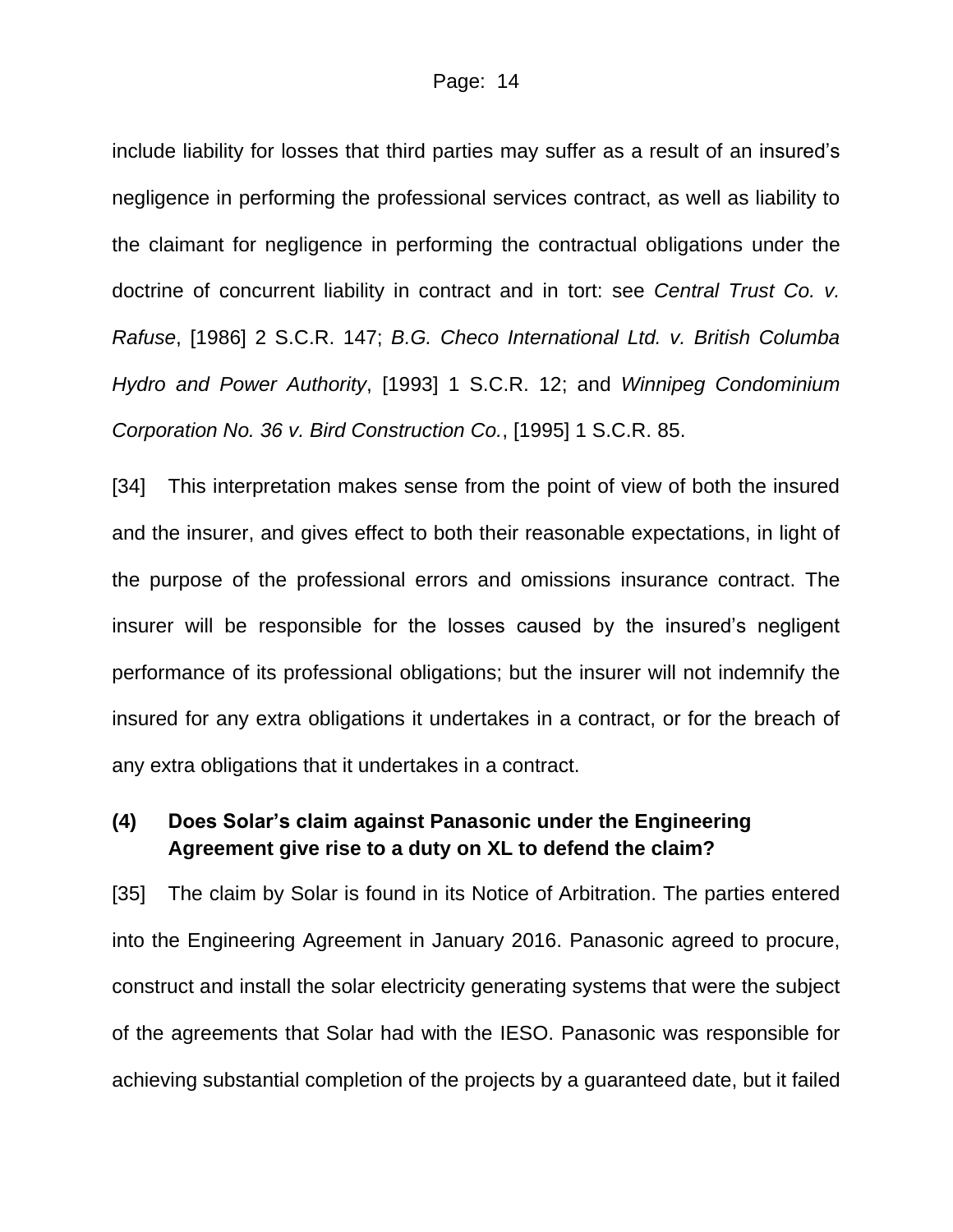to do so in respect of 18 of them, causing the IESO to terminate seven of its contracts with Solar, although it later reinstated two of them. An arrangement was made among the parties to allow Solar to recoup its costs of the other five. That arrangement was the Proceeds Agreement that will be discussed later in these reasons.

[36] Solar's claim against Panasonic under the Engineering Agreement is for liquidated damages in the amount of \$92,309.62, based on Panasonic's obligation under Article 13 of the Engineering Agreement to pay liquidated damages "if a System has not reached Substantial Completion by the Guaranteed Substantial Completion Date solely due to Contractor's acts or omissions". Article 13 provides in part:

> The amounts payable under this Article 13 shall be [Solar]'s sole and exclusive remedy for [Panasonic]'s failure to achieve Substantial Completion of a System by the Guaranteed Substantial Completion Date.

[37] It goes on to state that the agreed amount of liquidated damages is not a penalty but represents a genuine pre-estimate of the damages that Solar would suffer as a result of the delay.

[38] Therefore, while Panasonic's delay was an act or omission in performing its professional obligations that caused loss to Solar that would have been covered by the XL coverage clause, by agreeing to the liquidated damages clause, Panasonic effectively contracted out of its insurance coverage. The exclusion excludes coverage for liability arising from breach of contract, and the exception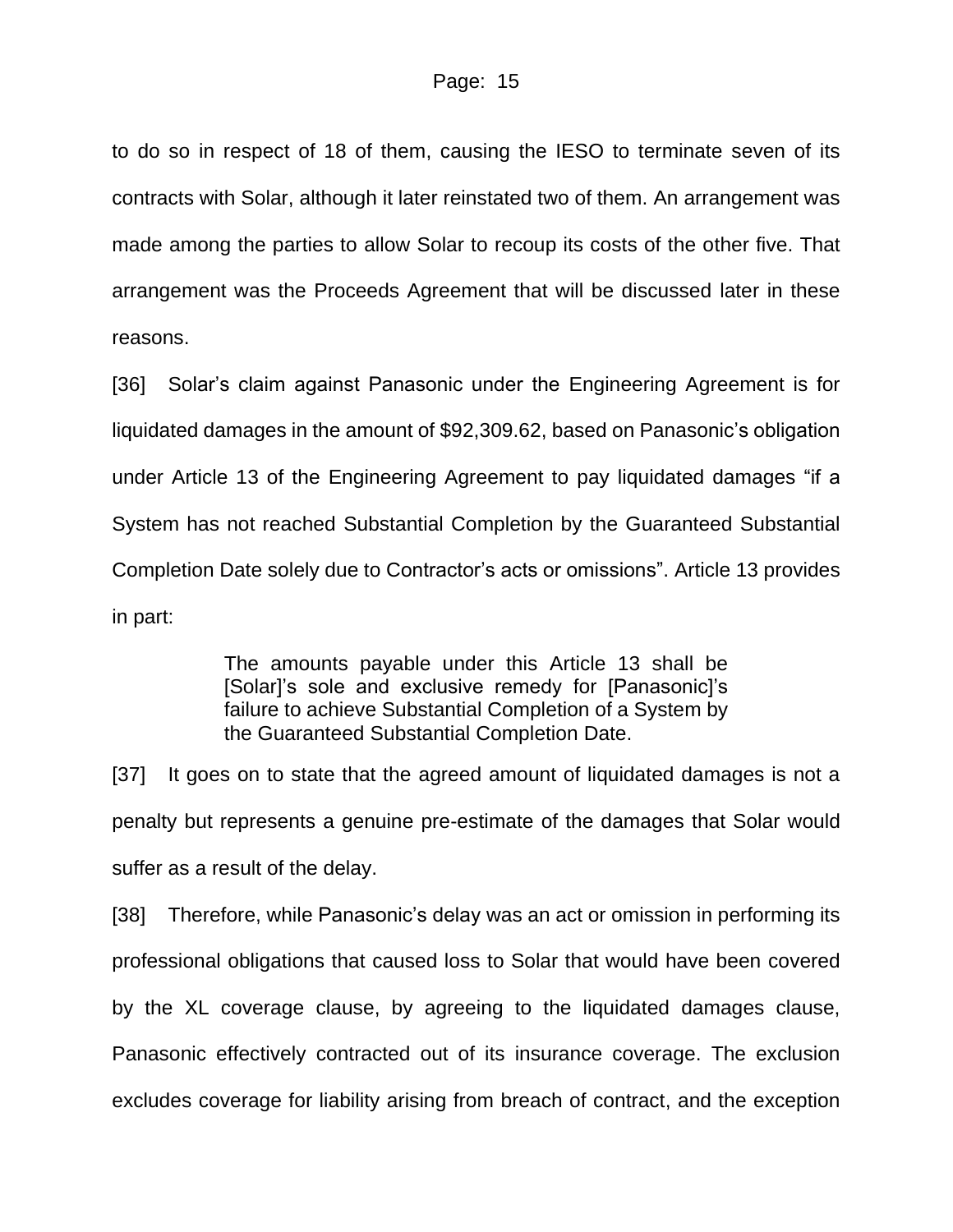does not apply because the obligation to pay liquidated damages is purely contractual and does not otherwise arise. Furthermore, because the Engineering Agreement provides that liquidated damages are Solar's sole remedy, there is no way to read Solar's pleading to claim any other or additional remedy for the delay. [39] A liquidated damages clause, such as this one, demonstrates the fairness of the contractual exclusion and exception clause of the insuring agreement, when it is interpreted in accordance with the reasonable expectations of the parties to that agreement. An insured is free to make whatever promises it wishes when it contracts to perform services, for example for remedies for its breach. Panasonic could have agreed to pay liquidated damages to Solar in any amount as part of the consideration for the contract. But it could not bind its insurer to that bargain. The insurer is only obligated to cover liability that the insured would have had without the contract.

[40] The application judge erred in his application of the test for determining the duty to defend. He focused on the fact that Panasonic could be liable for negligence in its delay, which would be within coverage, but he failed to apply the exclusion and the exception to the exclusion to his analysis of the liquidated damages clause. In particular, he failed to note that the claim for liquidated damages was Solar's sole remedy under its agreement. In other words, Solar had contracted out of any claim it may have had against Panasonic for damages for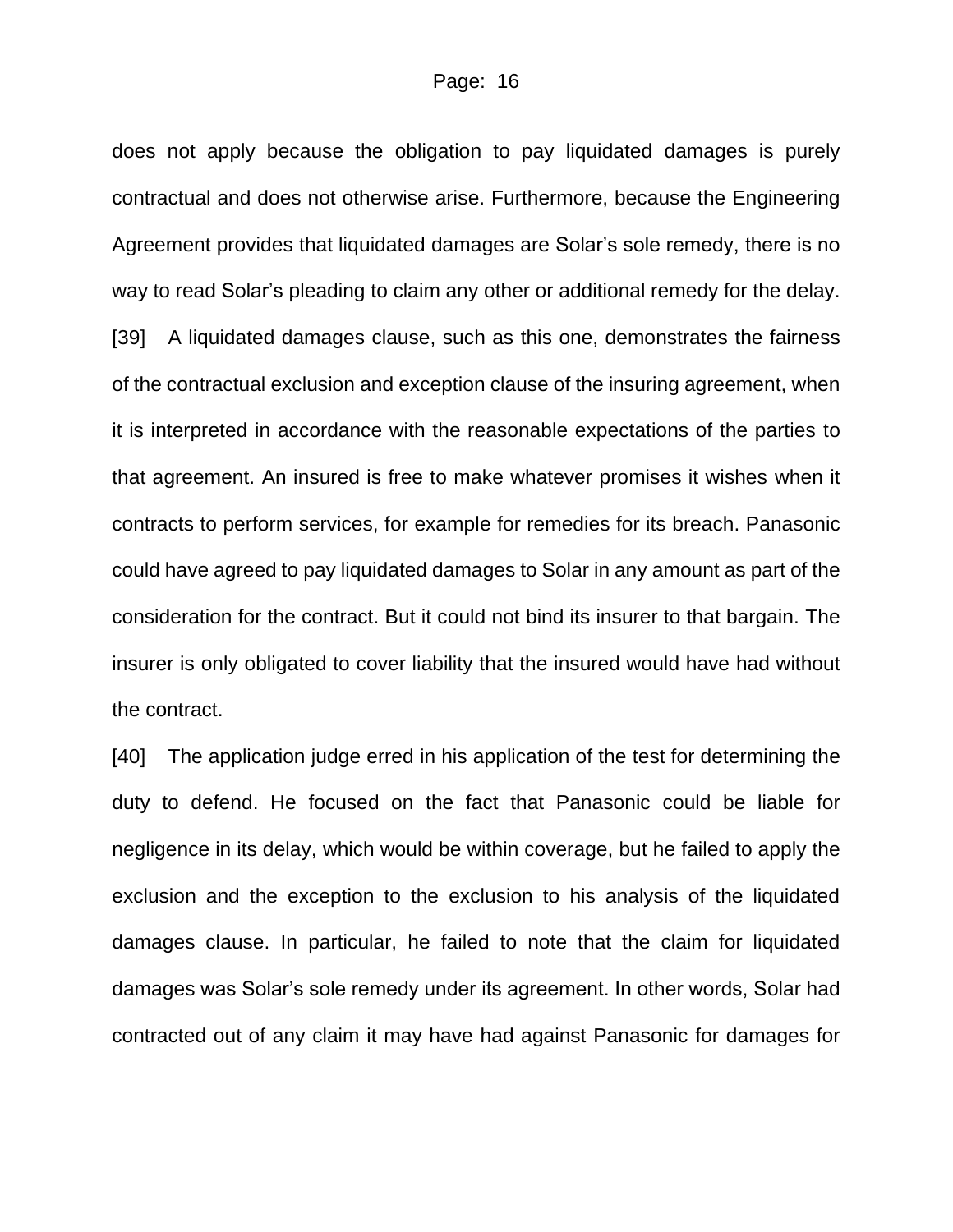negligence. Therefore, it could not make a negligence claim against Panasonic in the arbitration.

[41] The application judge therefore erred in law in his interpretation and, as a result, in his application of the exclusion clause by finding that XL has a duty to defend Panasonic against Solar's claim for liquidated damages for breach of the Engineering Agreement. No duty to defend arises in respect of this claim.

## **(5) Does Solar's claim against Panasonic under the Proceeds Agreement give rise to a duty on XL to defend the claim?**

[42] The arbitration claim states that because of Panasonic's delay and IESO's cancellation of five of Solar's projects, Solar's pre-construction costs loss was \$1.3 million. In order to recoup that loss, Solar agreed with Panasonic that if Panasonic entered into agreements with IESO to complete the projects, Solar would provide certain services to help achieve timely completion. In exchange, Panasonic would pay Solar a portion of the sale proceeds, which Solar anticipated would amount to at least \$1.3 million. That was the Proceeds Agreement, although it was never finalized in writing.

[43] Panasonic completed and sold the projects, but it refused to pay Solar any portion of the proceeds of sale. Further, Solar claims that it worked in accordance with the Proceeds Agreement to help Panasonic achieve the sales, and that Panasonic "regularly represented to [Solar] that its efforts in this regard were subject to the Proceeds Agreement." Solar claimed negligent misrepresentation,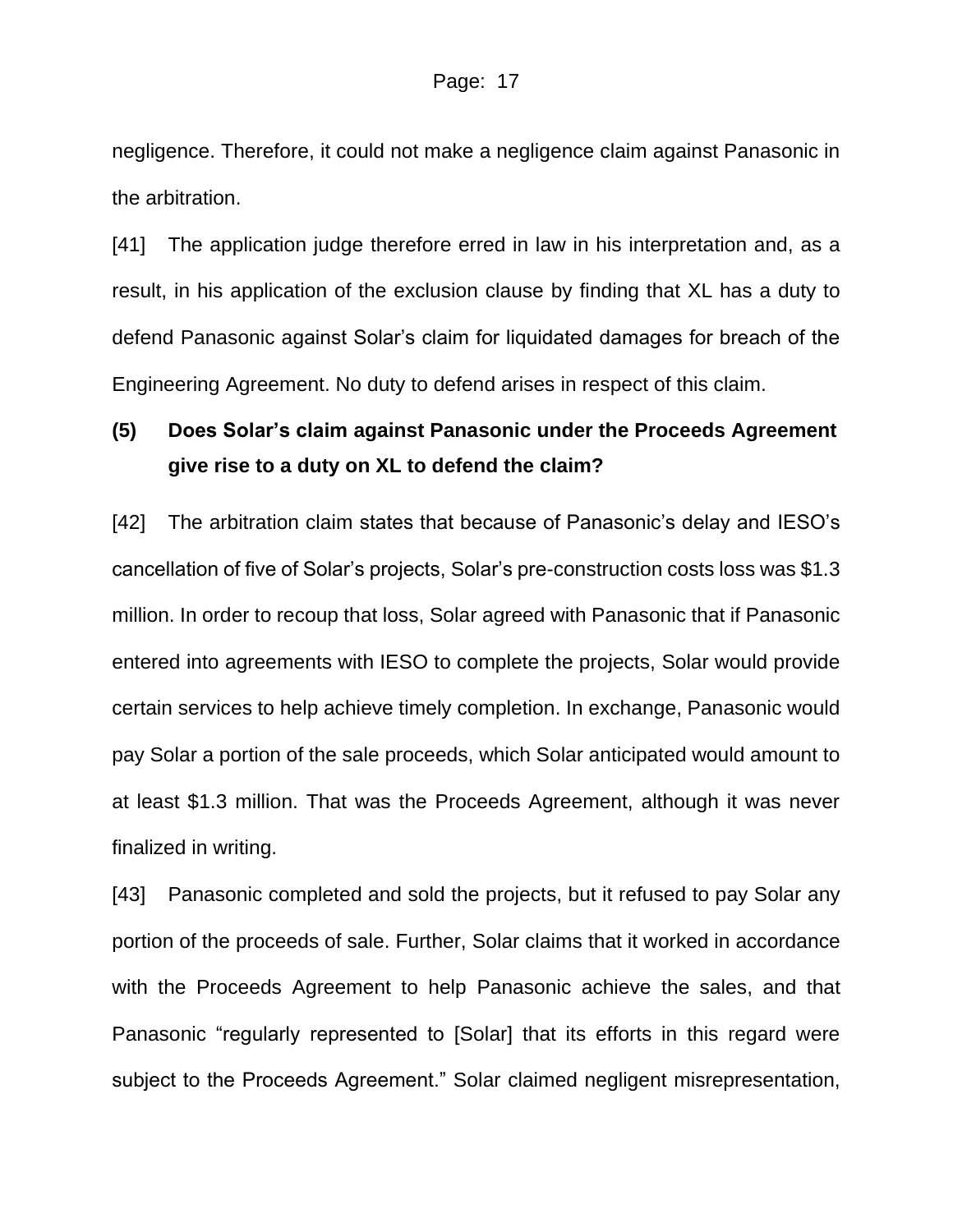asserting that Panasonic owed it a duty of care and that it relied on Panasonic's representations that it would be paid under the Proceeds Agreement. It also claimed that Panasonic enriched itself at the expense of Solar amounting to unjust enrichment, as well as breach of contract and breach of its obligations to act in good faith.

[44] The application judge found that Panasonic's liability under the Proceeds Agreement arose out of its assumption of liability under a contract and out of its breach of that contract, thereby falling squarely within the contractual exclusion. The claim could not come within the exception because Panasonic would not have had the liability to Solar to pay it following the sale of the projects, except under the contract. It amounted to a debt.

[45] It was XL's position on the application that Solar's claims come within the coverage clause of the policy but are excluded from coverage by the contractual liability exclusion clause. In respect of the Proceeds Agreement, coverage would presumably be based on Panasonic's acts or omissions in carrying out its obligations under the Engineering Agreement that resulted in the delay and in Solar's loss of its \$1.3 million in costs thrown away. However, Solar resolved any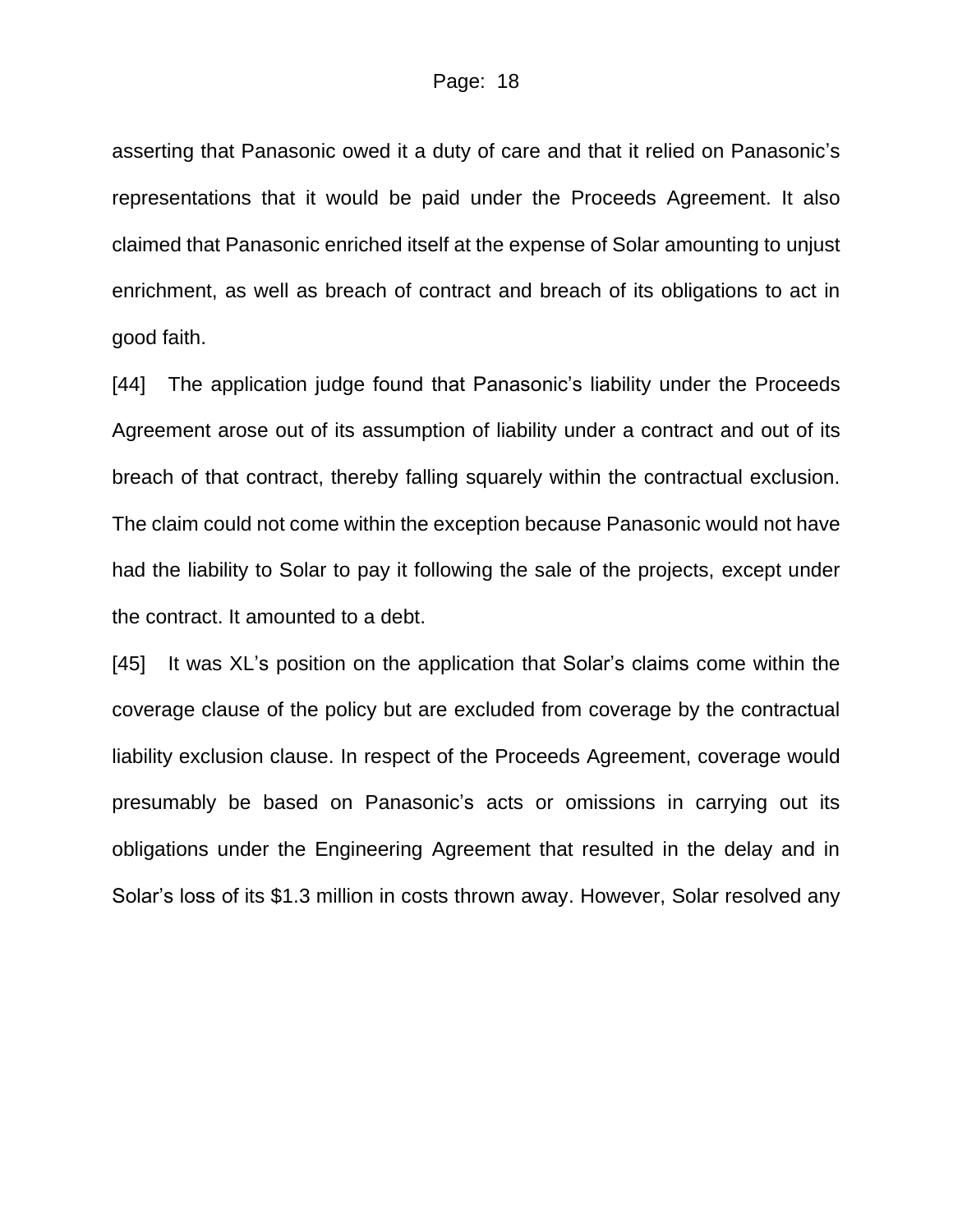claim it had in that regard by entering into the Proceeds Agreement.<sup>3</sup> It is the Proceeds Agreement that Solar seeks to enforce in the arbitration.

[46] I agree with the application judge that the claim under the Proceeds Agreement is essentially for a debt owing. It arises under the contract. There would be no claim without the contract. Therefore, if the claim came within the coverage under the policy, it is excluded by the contractual liability exclusion clause and is not saved by the exception to the exclusion.

[47] I also agree with the application judge that the claims for negligent misrepresentation and unjust enrichment do not give rise to a duty to defend. The negligent misrepresentation alleged against Panasonic is that it misled Solar into working on the promise that it would be paid under the Proceeds Agreement. This is based solely on Panasonic's failure to make payments under the Proceeds Agreement, in breach of that contract. The contractual liability exclusion is triggered, and the exception to the exclusion does not apply. As the application judge found, the unjust enrichment claim is an equitable claim that is specifically not compensable under the XL insurance policy.

<sup>&</sup>lt;sup>3</sup> I also note that because the liquidated damages clause provides the sole and exclusive remedy for Panasonic's delay, it appears Solar has no claim for the \$1.3 million lost costs under the Engineering Agreement if they arose from Panasonic's delay in completion.